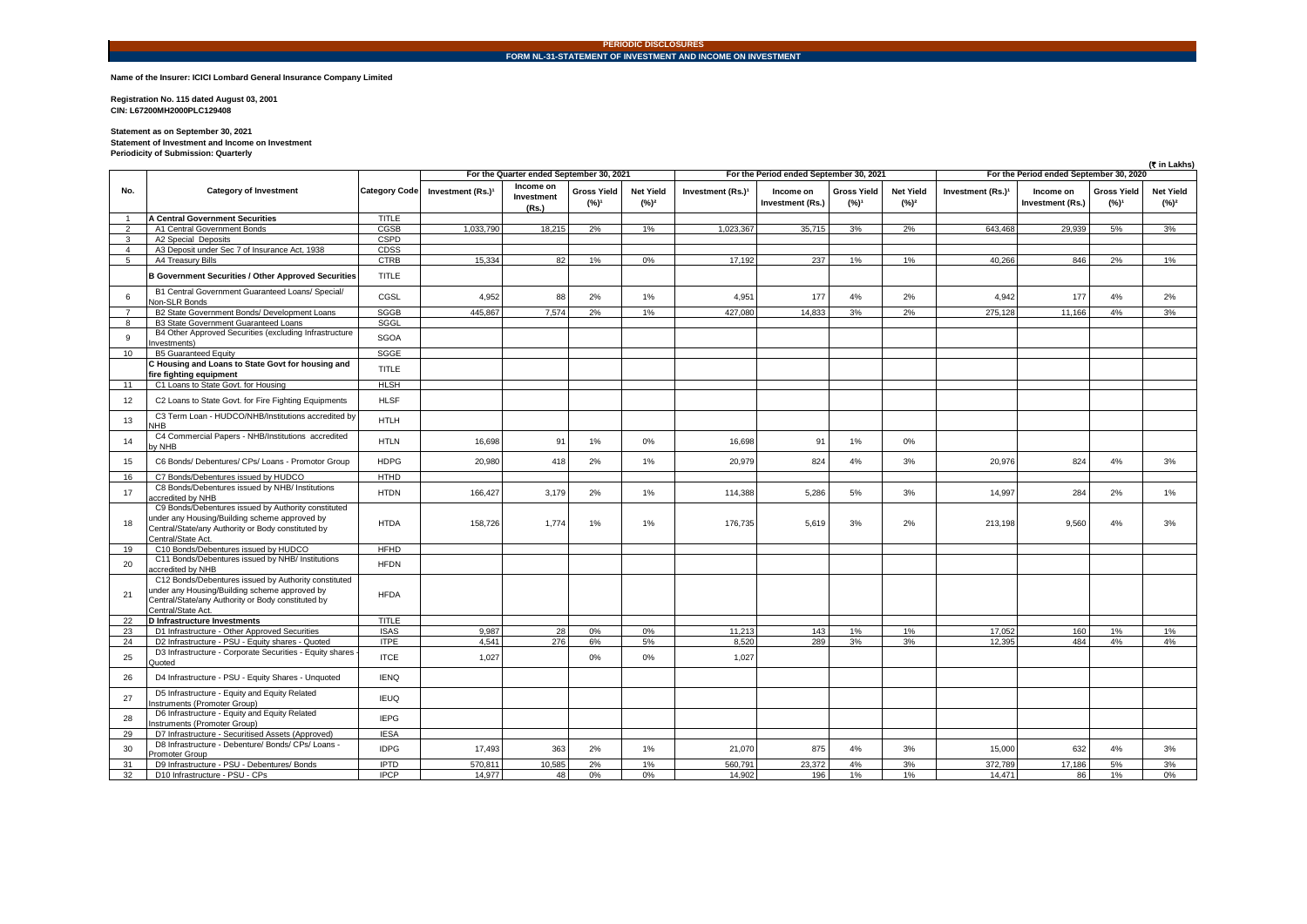|          |                                                                                                                             |                      |                                          |                                  |                                        |                                         |                               |                                      |                                        |                                         | (₹ in Lakhs)                  |                                      |                                        |                             |
|----------|-----------------------------------------------------------------------------------------------------------------------------|----------------------|------------------------------------------|----------------------------------|----------------------------------------|-----------------------------------------|-------------------------------|--------------------------------------|----------------------------------------|-----------------------------------------|-------------------------------|--------------------------------------|----------------------------------------|-----------------------------|
|          |                                                                                                                             |                      | For the Quarter ended September 30, 2021 |                                  |                                        | For the Period ended September 30, 2021 |                               |                                      |                                        | For the Period ended September 30, 2020 |                               |                                      |                                        |                             |
| No.      | <b>Category of Investment</b>                                                                                               | <b>Category Code</b> | Investment (Rs.)1                        | Income on<br>Investment<br>(Rs.) | <b>Gross Yield</b><br>(%) <sup>1</sup> | <b>Net Yield</b><br>(%) <sup>2</sup>    | Investment (Rs.) <sup>1</sup> | Income on<br><b>Investment (Rs.)</b> | <b>Gross Yield</b><br>(%) <sup>1</sup> | <b>Net Yield</b><br>$(%)^2$             | Investment (Rs.) <sup>1</sup> | Income on<br><b>Investment (Rs.)</b> | <b>Gross Yield</b><br>(%) <sup>1</sup> | <b>Net Yield</b><br>$(%)^2$ |
| 33       | D11 Infrastructure - Other Corporate Securities-<br>Debentures/Bonds                                                        | <b>ICTD</b>          | 26,358                                   | 500                              | 2%                                     | 1%                                      | 24.192                        | 1,053                                | 4%                                     | 3%                                      | 32.145                        | 1,766                                | 5%                                     | 4%                          |
| 34       | D12 Infrastructure - Other Corporate Securities - CPs                                                                       | <b>ICCP</b>          |                                          |                                  |                                        |                                         |                               |                                      |                                        |                                         |                               |                                      |                                        |                             |
| 35       | D13 Infrastructure - Term Loans (with Charge)                                                                               | <b>ILWC</b>          |                                          |                                  |                                        |                                         |                               |                                      |                                        |                                         |                               |                                      |                                        |                             |
| 36       | D14 Infrastructure - PSU - Debentures/ Bonds                                                                                | <b>IPFD</b>          |                                          |                                  |                                        |                                         |                               |                                      |                                        |                                         |                               |                                      |                                        |                             |
| 37       | D15 Infrastructure - Other Corporate Securities<br>Debentures/ Bonds                                                        | <b>ICFD</b>          |                                          |                                  |                                        |                                         |                               |                                      |                                        |                                         |                               |                                      |                                        |                             |
| 38       | D17 Infrastructure - Long Term Bank Bonds Approved<br>Investment                                                            | <b>ILBI</b>          | 30.048                                   | 592                              | 2%                                     | 1%                                      | 30.051                        | 1,167                                | 4%                                     | 3%                                      | 30,066                        | 1.167                                | 4%                                     | 3%                          |
| 39       | Units of Infrastructure Investment Trust                                                                                    | EIIT                 | 12,385                                   |                                  |                                        |                                         | 11,686                        |                                      |                                        |                                         |                               |                                      |                                        |                             |
|          | E Approved Investment Subject To Exposure Norms                                                                             | <b>TITLE</b>         |                                          |                                  |                                        |                                         |                               |                                      |                                        |                                         |                               |                                      |                                        |                             |
| 40       | E1 PSU - (Approved Investment)-Equity Shares quoted                                                                         | EAEQ                 | 7,469                                    | 43                               | 1%                                     | 1%                                      | 7,469                         | 43                                   | 1%                                     | $1\%$                                   | 7,469                         | 255                                  | 3%                                     | 3%                          |
| 41       | E2 Corporate Securities (Approved Investment) -<br>quity Shares (ordinary)-Quoted                                           | EACE                 | 282,471                                  | 10,590                           | 4%                                     | 3%                                      | 281,280                       | 32,814                               | 12%                                    | 8%                                      | 198,875                       | (391)                                | 0%                                     | 0%                          |
| 42       | E3 PSU-(Approved Investments) - Equity Shares -<br>uoted                                                                    | ETPE                 |                                          |                                  |                                        |                                         |                               |                                      |                                        |                                         |                               |                                      |                                        |                             |
| 43       | E4 Corporate Securities (Approved Investment) -<br>Equity Shares -Quoted                                                    | <b>ETCE</b>          |                                          |                                  |                                        |                                         |                               |                                      |                                        |                                         |                               |                                      |                                        |                             |
| 44       | E5 Corporate Securities (Approved Investment) -<br>Eauity Unauoted                                                          | EENQ                 |                                          |                                  |                                        |                                         |                               |                                      |                                        |                                         |                               |                                      |                                        |                             |
| 45       | E6 PSU - Equity Shares - Unquoted                                                                                           | EEUQ                 |                                          |                                  |                                        |                                         |                               |                                      |                                        |                                         |                               |                                      |                                        |                             |
| 46       | E7 Equity Shares - Companies incorporated outside<br>ndia (invested prior to IRDA Regulations)                              | <b>EFES</b>          |                                          |                                  |                                        |                                         |                               |                                      |                                        |                                         |                               |                                      |                                        |                             |
| 47       | E8 Equity Shares (incl. Equity related Instruments) -<br>Promoter Group                                                     | EEPG                 |                                          |                                  |                                        |                                         |                               |                                      |                                        |                                         |                               |                                      |                                        |                             |
| 48       | E9 Corporate Securities - Bonds - Taxable                                                                                   | EPBT                 |                                          |                                  |                                        |                                         |                               |                                      |                                        |                                         |                               |                                      |                                        |                             |
| 49       | E10 Corporate Securities - Bonds - Tax free                                                                                 | EPBF                 |                                          |                                  |                                        |                                         |                               |                                      |                                        |                                         |                               |                                      |                                        |                             |
| 50       | E11 Corporate Securities (Approved Investment) -Pref<br>hares                                                               | EPNQ                 | 135                                      |                                  | 2%                                     | 1%                                      | 134                           |                                      | 3%                                     | 2%                                      | 261                           |                                      | 3%                                     | 2%                          |
| 51       | E12 Corporate Securities (Approved Investment) -<br>nvestment in Subsidiaries                                               | <b>ECIS</b>          |                                          |                                  |                                        |                                         |                               |                                      |                                        |                                         |                               |                                      |                                        |                             |
| 52       | E13 Corporate Securities (Approved Investment) -<br>Debentures                                                              | ECOS                 | 468,514                                  | 9,991                            | 2%                                     | 1%                                      | 488,947                       | 22,733                               | 5%                                     | 3%                                      | 480,301                       | 23,884                               | $5\%$                                  | 3%                          |
| 53       | E14 Corporate Securities - Debentures/ Bonds/ CPs/<br>oans - Promoter Group                                                 | <b>EDPG</b>          |                                          |                                  |                                        |                                         |                               |                                      |                                        |                                         |                               |                                      |                                        |                             |
| 54       | E15 Corporate Securities (Approved Investment) -<br>Derivative Instruments                                                  | ECDI                 |                                          |                                  |                                        |                                         |                               |                                      |                                        |                                         |                               |                                      |                                        |                             |
| 55       | E16 Investment Properties - Immovable                                                                                       | <b>EINP</b>          | 10.318                                   | 86                               | 1%                                     | 1%                                      | 10.350                        | 188                                  | 2%                                     | 1%                                      | 10.609                        | 150                                  | 1%                                     | 1%                          |
| 56       | E17 Loans - Policy Loans                                                                                                    | <b>ELPL</b>          |                                          |                                  |                                        |                                         |                               |                                      |                                        |                                         |                               |                                      |                                        |                             |
| 57       | E18 Loans Secured Loans -Mortgage of Property in<br>ndia (term Loan)                                                        | ELMI                 |                                          |                                  |                                        |                                         |                               |                                      |                                        |                                         |                               |                                      |                                        |                             |
| 58       | E19 Loans Secured Loans -Mortgage of Property<br>outside India (term Loan)                                                  | <b>ELMO</b>          |                                          |                                  |                                        |                                         |                               |                                      |                                        |                                         |                               |                                      |                                        |                             |
| 59       | E20 Deposits - Deposit with scheduled banks                                                                                 | <b>ECDB</b>          | 5,981                                    | 77                               | 1%                                     | 1%                                      | 10,950                        | 245                                  | 2%                                     | 2%                                      | 10,986                        | 282                                  | 3%                                     | 2%                          |
| 60<br>61 | E21 Deposits - CDs with Scheduled Banks<br>E22 Deposits - Money at call and short notice with                               | EDCD<br><b>ECMR</b>  | 2,500<br>29,362                          | $\overline{1}$<br>232            | 0%<br>1%                               | $0\%$<br>1%                             | 16,630<br>30,135              | 172<br>482                           | 1%<br>2%                               | 1%<br>1%                                | 55,009<br>48,929              | 1,519<br>745                         | 3%<br>2%                               | 2%<br>1%                    |
| 62       | anks /Repo<br>E23 CCIL (Approved Investement) - CBLO                                                                        | ECBO                 |                                          |                                  |                                        |                                         |                               |                                      |                                        |                                         |                               |                                      |                                        |                             |
| 63       | E24 Commercial Papers issued by all India Financial<br>nstitutions rated very strong or more                                | ECCP                 | 20,172                                   | 210                              | $1\%$                                  | 1%                                      | 19,561                        | 402                                  | 2%                                     | $1\%$                                   | 11,378                        | 242                                  | 2%                                     | $1\%$                       |
| 64       | E25 Application Money                                                                                                       | <b>ECAM</b>          | 5.212                                    |                                  |                                        |                                         | 15,478                        | 22                                   | 0%                                     | 0%                                      | 13,559                        | $\mathsf{Q}$                         | 0%                                     | 0%                          |
| 65       | E26 Deposit with Primary Dealers duly recognised by<br>R                                                                    | EDPD                 |                                          |                                  |                                        |                                         |                               |                                      |                                        |                                         |                               |                                      |                                        |                             |
| 66       | E27 Perpetual Debt Instruments of Tier I and II Capital<br>ssued by PSU Banks                                               | <b>EUPD</b>          |                                          |                                  |                                        |                                         |                               |                                      |                                        |                                         |                               |                                      |                                        |                             |
| 67       | E28 Perpetual Debt Instruments of Tier I and II Capital<br>ssued by Non-PSU Banks                                           | EPPD                 |                                          |                                  |                                        |                                         |                               |                                      |                                        |                                         |                               |                                      |                                        |                             |
| 68       | E29 Perpetual Non-Cum. P.Shares and Redeemable<br>Cumulative P.Shares of Tier 1 and 2 Capital issued by<br><b>PSU Banks</b> | <b>EUPS</b>          |                                          |                                  |                                        |                                         |                               |                                      |                                        |                                         |                               |                                      |                                        |                             |
| 69       | E30 Perpetual Non-Cum. P.Shares and Redeemable<br>Cumulative P.Shares of Tier 1 and 2 Capital issued by<br>Non-PSU Banks    | <b>EPPS</b>          | 3,300                                    |                                  |                                        |                                         | 3,300                         |                                      |                                        |                                         | 3,300                         |                                      |                                        |                             |